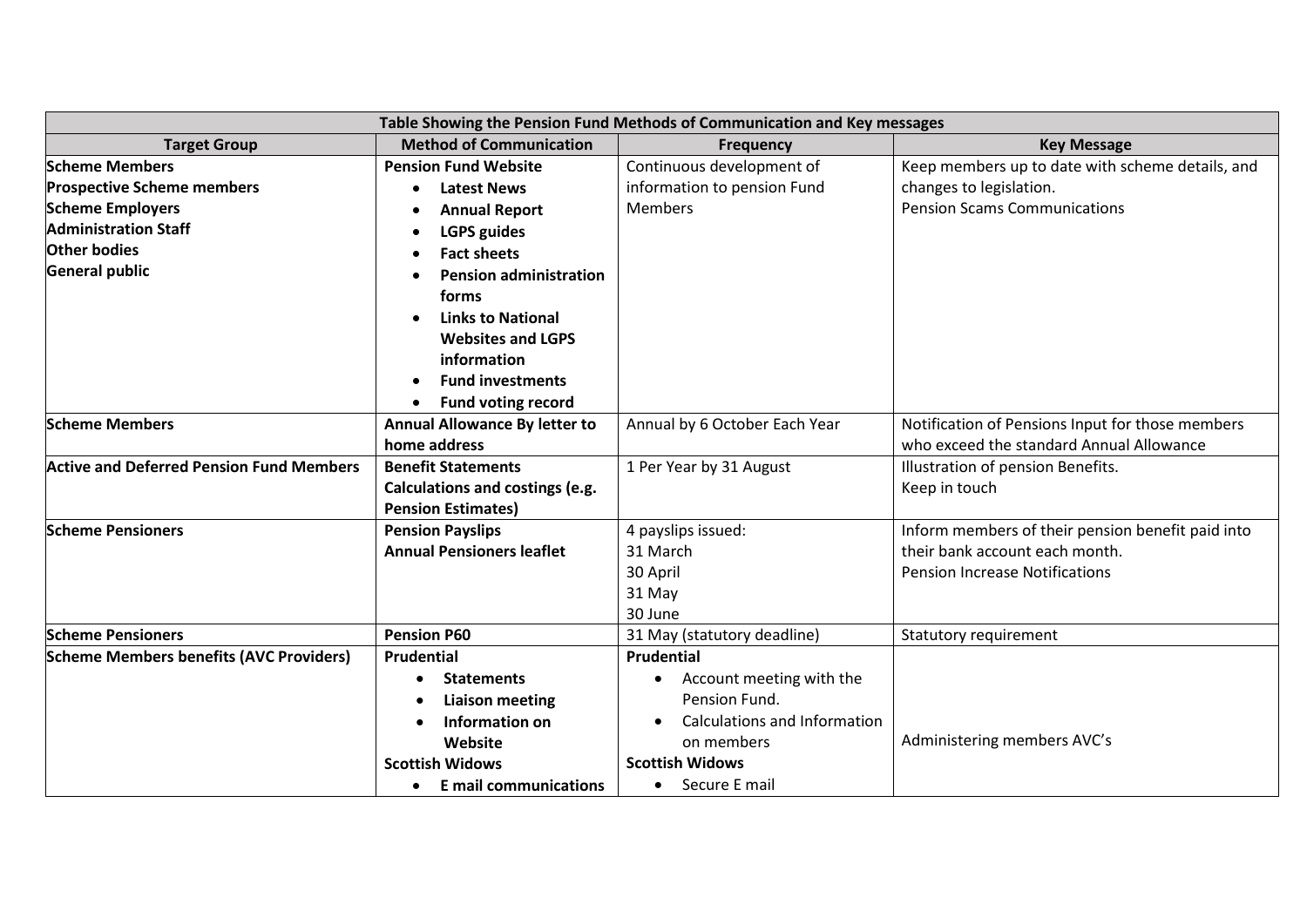| Table Showing the Pension Fund Methods of Communication and Key messages |                                      |                                        |                                                   |  |  |
|--------------------------------------------------------------------------|--------------------------------------|----------------------------------------|---------------------------------------------------|--|--|
| <b>Target Group</b>                                                      | <b>Method of Communication</b>       | <b>Frequency</b>                       | <b>Key Message</b>                                |  |  |
|                                                                          | <b>Liaison meetings</b>              | <b>Pension Portal</b><br>$\bullet$     |                                                   |  |  |
|                                                                          |                                      | <b>Written Communication</b>           |                                                   |  |  |
|                                                                          |                                      |                                        |                                                   |  |  |
| <b>Pension Board Meetings</b>                                            | Agenda                               | moving to 4 per Year                   | Information on the Fund Administration            |  |  |
|                                                                          | <b>Meetings</b>                      |                                        |                                                   |  |  |
|                                                                          | <b>Reports</b>                       |                                        |                                                   |  |  |
|                                                                          | <b>Presentations</b>                 |                                        |                                                   |  |  |
| <b>Committee Meetings</b>                                                | Agenda                               | 8 per year                             | Reports presented on the Administration of the    |  |  |
|                                                                          | <b>Meetings</b>                      |                                        | Pension Fund for decisions by committee.          |  |  |
|                                                                          | <b>Reports</b>                       |                                        |                                                   |  |  |
|                                                                          | <b>Presentations</b>                 |                                        |                                                   |  |  |
| Pension Fund Annual General Meetings                                     | Agenda                               | 1 Per Year                             | To update the Employers and members of the fund   |  |  |
|                                                                          | <b>Reports</b>                       |                                        | on the performance of investments and the         |  |  |
|                                                                          | <b>Presentations</b>                 |                                        | administration of the fund.                       |  |  |
| <b>Scheme Employers</b>                                                  | Ad hoc e-mail alerts                 | 1 set of briefings undertaken each     | Making employers aware of their responsibilities  |  |  |
|                                                                          | Year- end briefings                  | year prior to starting year end        | regarding the LGPS.                               |  |  |
|                                                                          | Meetings with employers when         | activity.                              | Update on fund developments                       |  |  |
|                                                                          | requested.                           | liaison meetings arranged with larger  | <b>Involvement in Pension Scam Communications</b> |  |  |
|                                                                          |                                      | employers                              |                                                   |  |  |
|                                                                          |                                      |                                        |                                                   |  |  |
| <b>HMRC</b>                                                              | <b>HMRC Website</b>                  | Continuous                             | Providing statutory information                   |  |  |
|                                                                          | <b>HMRC Portal</b>                   |                                        |                                                   |  |  |
|                                                                          | <b>Completion of statutory Forms</b> |                                        |                                                   |  |  |
| <b>The Pensions Regulator</b>                                            | <b>Pensions Regulator Portal</b>     | Required to provide the scheme         | Providing information as required.                |  |  |
|                                                                          | E mails                              | return on an annual basis.             |                                                   |  |  |
|                                                                          | <b>Consultations</b>                 | Response to consultations as           |                                                   |  |  |
|                                                                          | <b>Scheme Return</b>                 | required                               |                                                   |  |  |
|                                                                          | <b>Annual questionnaire</b>          | Complete the Annual Questionnaire      |                                                   |  |  |
| <b>LGA</b>                                                               | <b>E</b> mail Notifications          | <b>Monthly Bulletins</b>               | <b>Updating the Pension Team</b>                  |  |  |
|                                                                          | <b>LGA Website</b>                   | <b>Attend Pension Manager Meetings</b> |                                                   |  |  |